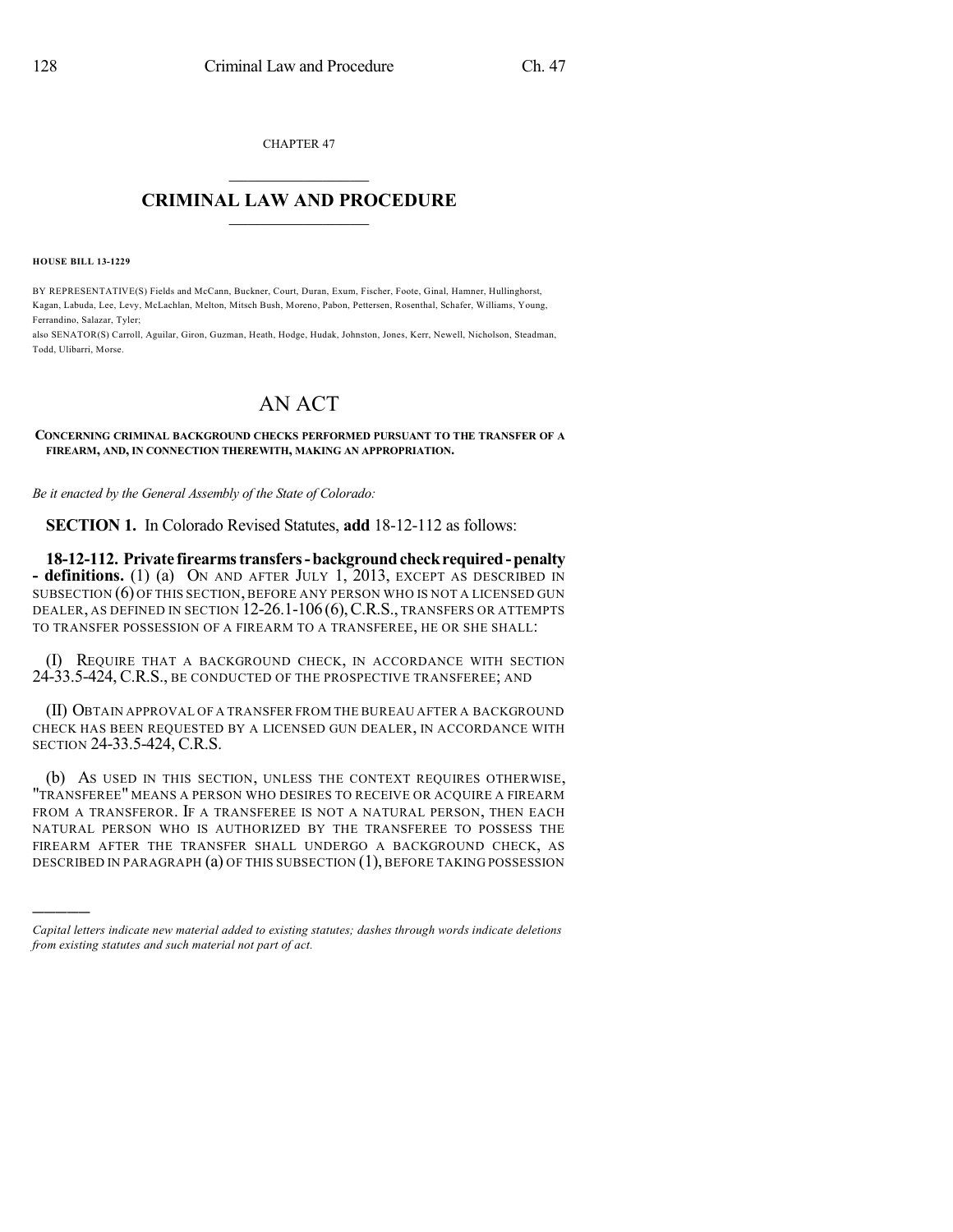OF THE FIREARM.

(2) (a) A PROSPECTIVE FIREARM TRANSFEROR WHO IS NOT A LICENSED GUN DEALER SHALL ARRANGE FOR A LICENSED GUN DEALER TO OBTAIN THE BACKGROUND CHECK REQUIRED BY THIS SECTION.

(b) A LICENSED GUN DEALER WHO OBTAINS A BACKGROUND CHECK ON A PROSPECTIVE TRANSFEREE SHALL RECORD THE TRANSFER, AS PROVIDED IN SECTION 12-26-102,C.R.S., AND RETAIN THE RECORDS, AS PROVIDED IN SECTION 12-26-103, C.R.S., IN THE SAME MANNER AS WHEN CONDUCTING A SALE, RENTAL, OR EXCHANGE AT RETAIL.THE LICENSED GUN DEALER SHALL COMPLY WITH ALL STATE AND FEDERAL LAWS, INCLUDING 18 U.S.C. SEC. 922, AS IF HE OR SHE WERE TRANSFERRING THE FIREARM FROM HIS OR HER INVENTORY TO THE PROSPECTIVE TRANSFEREE.

(c) A LICENSED GUN DEALER WHO OBTAINS A BACKGROUND CHECK FOR A PROSPECTIVE FIREARM TRANSFEROR PURSUANT TO THIS SECTION SHALL PROVIDE THE FIREARM TRANSFEROR AND TRANSFEREE A COPY OF THE RESULTS OF THE BACKGROUND CHECK,INCLUDINGTHEBUREAU'S APPROVAL OR DISAPPROVAL OF THE TRANSFER.

(d) A LICENSED GUN DEALER MAY CHARGE A FEE FOR SERVICES RENDERED PURSUANT TO THIS SECTION, WHICH FEE SHALL NOT EXCEED TEN DOLLARS.

(3) (a) A PROSPECTIVE FIREARM TRANSFEREE UNDER THIS SECTION SHALL NOT ACCEPT POSSESSION OF THE FIREARM UNLESS THE PROSPECTIVE FIREARM TRANSFEROR HAS OBTAINED APPROVAL OF THE TRANSFER FROM THE BUREAU AFTER A BACKGROUND CHECK HAS BEEN REQUESTED BY A LICENSED GUN DEALER, AS DESCRIBED IN PARAGRAPH (b) OF SUBSECTION (1) OF THIS SECTION.

(b) APROSPECTIVE FIREARM TRANSFEREE SHALL NOT KNOWINGLY PROVIDE FALSE INFORMATION TO A PROSPECTIVE FIREARM TRANSFEROR OR TO A LICENSED GUN DEALER FOR THE PURPOSE OF ACQUIRING A FIREARM.

(4) IF THE BUREAU APPROVES A TRANSFER OF A FIREARM PURSUANT TO THIS SECTION, THE APPROVAL SHALL BE VALID FOR THIRTY CALENDAR DAYS, DURING WHICH TIME THE TRANSFEROR AND TRANSFEREE MAY COMPLETE THE TRANSFER.

(5) A PERSON WHO TRANSFERS A FIREARM IN VIOLATION OF THE PROVISIONS OF THIS SECTION MAY BE JOINTLY AND SEVERALLY LIABLE FOR ANY CIVIL DAMAGES PROXIMATELY CAUSED BY THE TRANSFEREE'S SUBSEQUENT USE OF THE FIREARM.

(6) THE PROVISIONS OF THIS SECTION DO NOT APPLY TO:

(a) A TRANSFER OF AN ANTIQUE FIREARM, AS DEFINED IN 18 U.S.C. SEC. 921(a) (16), AS AMENDED, OR A CURIO OR RELIC, AS DEFINED IN 27 CFR 478.11, AS AMENDED;

(b) ATRANSFER THAT IS A BONA FIDE GIFT OR LOAN BETWEEN IMMEDIATE FAMILY MEMBERS, WHICH ARE LIMITED TO SPOUSES, PARENTS, CHILDREN, SIBLINGS, GRANDPARENTS, GRANDCHILDREN, NIECES, NEPHEWS, FIRST COUSINS, AUNTS, AND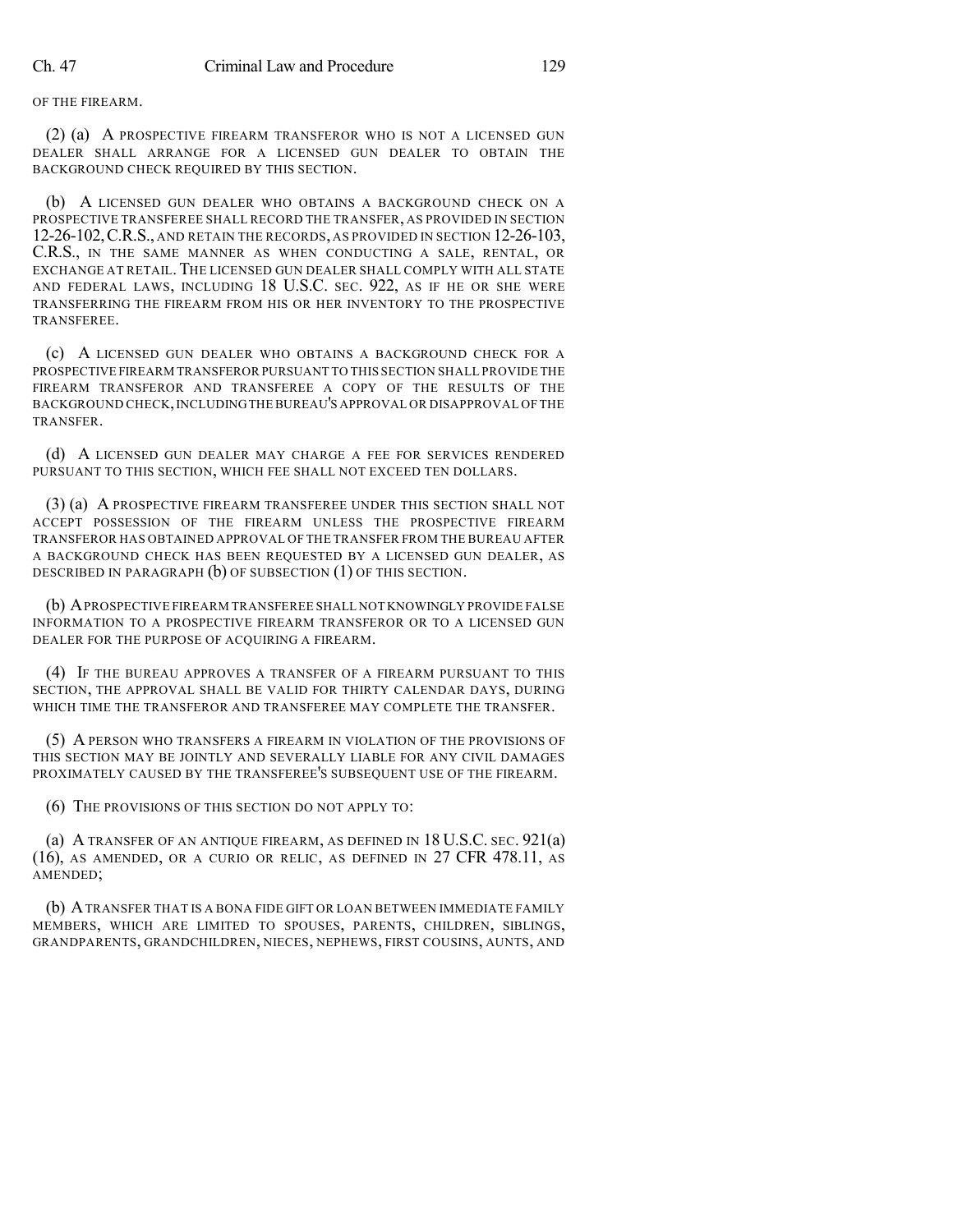UNCLES;

(c) ATRANSFER THAT OCCURS BY OPERATION OF LAW OR BECAUSE OF THE DEATH OF A PERSON FOR WHOM THE PROSPECTIVE TRANSFEROR IS AN EXECUTOR OR ADMINISTRATOR OF AN ESTATE OR A TRUSTEE OF A TRUST CREATED IN A WILL;

(d) A TRANSFER THAT IS TEMPORARY AND OCCURS WHILE IN THE HOME OF THE UNLICENSED TRANSFEREE IF:

(I) THE UNLICENSED TRANSFEREE IS NOT PROHIBITED FROM POSSESSING FIREARMS; AND

(II) THE UNLICENSED TRANSFEREE REASONABLY BELIEVES THAT POSSESSION OF THE FIREARM IS NECESSARY TO PREVENT IMMINENT DEATH OR SERIOUS BODILY INJURY TO THE UNLICENSED TRANSFEREE;

(e) ATEMPORARY TRANSFER OF POSSESSION WITHOUT TRANSFER OF OWNERSHIP OR A TITLE TO OWNERSHIP, WHICH TRANSFER TAKES PLACE:

(I) AT A SHOOTING RANGE LOCATED IN OR ON PREMISES OWNED OR OCCUPIED BY A DULY INCORPORATED ORGANIZATION ORGANIZED FOR CONSERVATION PURPOSES OR TO FOSTER PROFICIENCY IN FIREARMS;

(II) AT A TARGET FIREARM SHOOTING COMPETITION UNDER THE AUSPICES OF, OR APPROVED BY, A STATE AGENCY OR A NONPROFIT ORGANIZATION; OR

(III) WHILE HUNTING, FISHING, TARGET SHOOTING, OR TRAPPING IF:

(A) THE HUNTING, FISHING, TARGET SHOOTING, OR TRAPPING IS LEGAL IN ALL PLACES WHERE THE UNLICENSED TRANSFEREE POSSESSES THE FIREARM; AND

(B) THE UNLICENSED TRANSFEREE HOLDS ANY LICENSE OR PERMIT THAT IS REQUIRED FOR SUCH HUNTING, FISHING, TARGET SHOOTING, OR TRAPPING;

(f) A TRANSFER OF A FIREARM THAT IS MADE TO FACILITATE THE REPAIR OR MAINTENANCE OF THE FIREARM;EXCEPT THAT THIS PARAGRAPH (f) DOES NOT APPLY UNLESS ALL PARTIES WHO POSSESS THE FIREARM AS A RESULT OF THE TRANSFER MAY LEGALLY POSSESS A FIREARM;

(g) ANY TEMPORARY TRANSFER THAT OCCURS WHILE IN THE CONTINUOUS PRESENCE OF THE OWNER OF THE FIREARM;

(h) A TEMPORARY TRANSFER FOR NOT MORE THAN SEVENTY-TWO HOURS. A PERSON WHO TRANSFERS A FIREARM PURSUANT TO THIS PARAGRAPH (h) MAY BE JOINTLY AND SEVERALLY LIABLE FOR DAMAGES PROXIMATELY CAUSED BY THE TRANSFEREE'S SUBSEQUENT UNLAWFUL USE OF THE FIREARM; OR

(i) ATRANSFER OF A FIREARM FROM A PERSON SERVING IN THE ARMED FORCES OF THE UNITED STATES WHO WILL BE DEPLOYED OUTSIDE OF THE UNITED STATES WITHIN THE NEXT THIRTY DAYS TO ANY IMMEDIATE FAMILY MEMBER, WHICH IS LIMITED TO A SPOUSE,PARENT,CHILD,SIBLING,GRANDPARENT,GRANDCHILD,NIECE,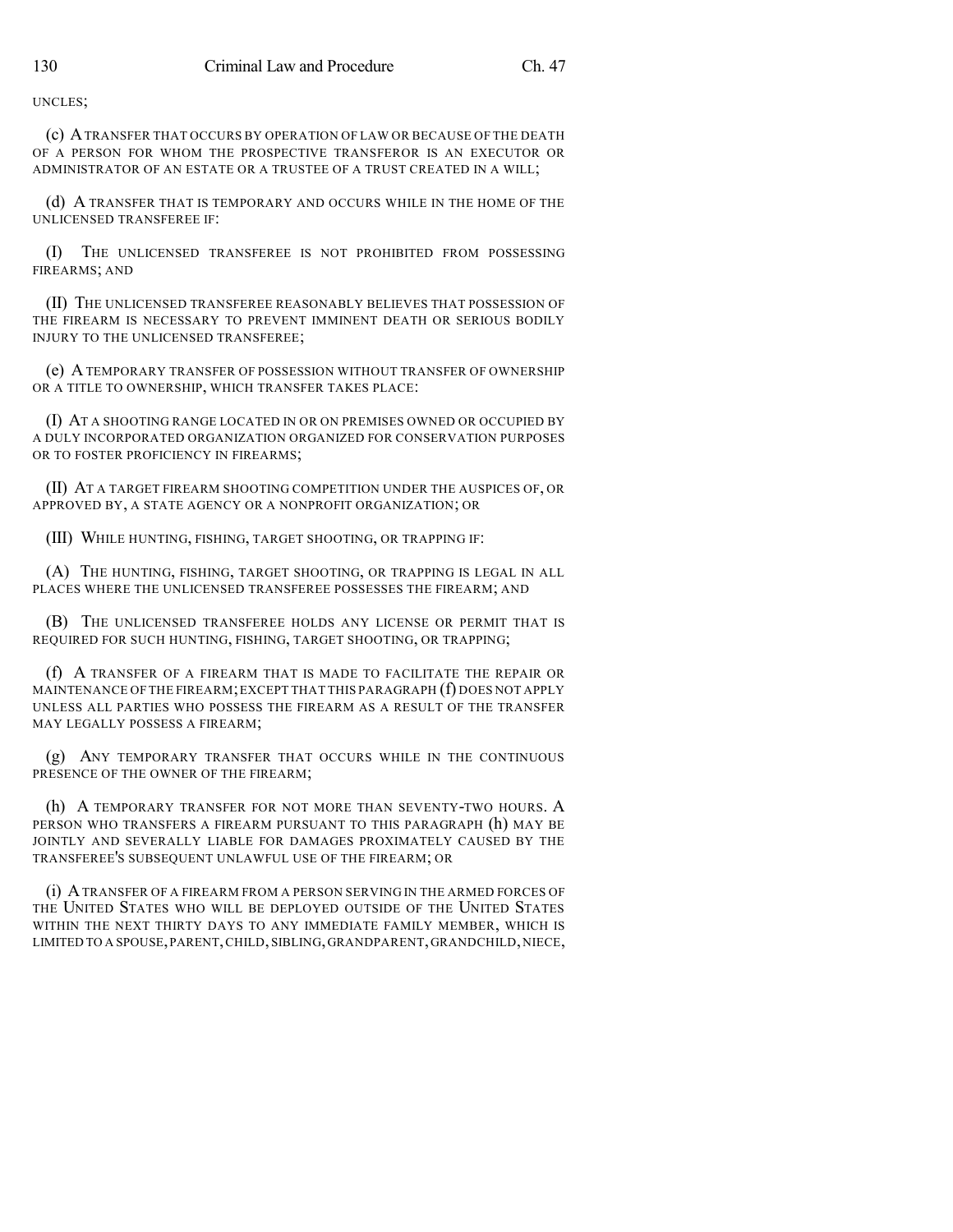NEPHEW, FIRST COUSIN, AUNT, AND UNCLE OF THE PERSON.

(7) FOR PURPOSES OF PARAGRAPH (f) OF SUBSECTION (6) OF THIS SECTION:

(a) AN OWNER, MANAGER, OR EMPLOYEE OF A BUSINESS THAT REPAIRS OR MAINTAINS FIREARMS MAY RELY UPON A TRANSFEROR'S STATEMENT THAT HE OR SHE MAY LEGALLY POSSESS A FIREARM UNLESS THE OWNER, MANAGER, OR EMPLOYEE HAS ACTUAL KNOWLEDGE TO THE CONTRARY AND MAY RETURN POSSESSION OF THE FIREARM TO THE TRANSFEROR UPON COMPLETION OF THE REPAIRS OR MAINTENANCE WITHOUT A BACKGROUND CHECK;

(b) UNLESS A TRANSFEROR OF A FIREARM HAS ACTUAL KNOWLEDGE TO THE CONTRARY, THE TRANSFEROR MAY RELY UPON THE STATEMENT OF AN OWNER, MANAGER, OR EMPLOYEE OF A BUSINESS THAT REPAIRS OR MAINTAINS FIREARMS THAT NO OWNER, MANAGER, OR EMPLOYEE OF THE BUSINESS IS PROHIBITED FROM POSSESSING A FIREARM.

(8) NOTHING IN SUBSECTION (6)OF THIS SECTION SHALL BE INTERPRETED TO LIMIT OR OTHERWISE ALTER THE APPLICABILITY OF SECTION 18-12-111 CONCERNING THE UNLAWFUL PURCHASE OR TRANSFER OF FIREARMS.

(9)(a) APERSON WHO VIOLATES A PROVISION OF THIS SECTION COMMITS A CLASS 1 MISDEMEANOR AND SHALL BE PUNISHED IN ACCORDANCE WITH SECTION 18-1.3-501. THE PERSON SHALL ALSO BE PROHIBITED FROM POSSESSING A FIREARM FOR TWO YEARS, BEGINNING ON THE DATE OF HIS OR HER CONVICTION.

(b) WHEN A PERSON IS CONVICTED OF VIOLATING A PROVISION OF THIS SECTION, THE STATE COURT ADMINISTRATOR SHALL REPORT THE CONVICTION TO THE BUREAU AND TO THE NATIONAL INSTANT CRIMINAL BACKGROUND CHECK SYSTEM CREATED BY THE FEDERAL "BRADY HANDGUN VIOLENCE PREVENTION ACT" (PUB.L. 103-159), THE RELEVANT PORTION OF WHICH IS CODIFIED AT 18U.S.C. SEC. 922 (t). THE REPORT SHALL INCLUDE INFORMATION INDICATING THAT THE PERSON IS PROHIBITED FROM POSSESSING A FIREARM FOR TWO YEARS, BEGINNING ON THE DATE OF HIS OR HER CONVICTION.

**SECTION 2.** In Colorado Revised Statutes, 13-5-142, **amend** (1) introductory portion, (2), (3) introductory portion, (3) (a), and (3) (b) (II); and **add** (1.5) and (4) as follows:

**13-5-142. National instant criminal background check system - reporting.** (1) Beginning July 1, 2002 ON AND AFTER THE EFFECTIVE DATE OF THIS SECTION, the clerk of the court of every judicial district in the state COURT ADMINISTRATOR shall periodically report SEND ELECTRONICALLY the following information to the national instant criminal background check system created by the federal "Brady Handgun Violence Prevention Act" (Pub.L. 103-159), the relevant portion of which is codified at 18 U.S.C. sec. 922 (t) COLORADO BUREAU OF INVESTIGATION CREATED PURSUANT TO SECTION 24-33.5-401, C.R.S., REFERRED TO WITHIN THIS SECTION AS THE "BUREAU":

(1.5) NOT MORE THAN FORTY-EIGHT HOURS AFTER RECEIVING NOTIFICATION OF A PERSON WHO SATISFIES THE DESCRIPTION IN PARAGRAPH (a), (b), OR (c) OF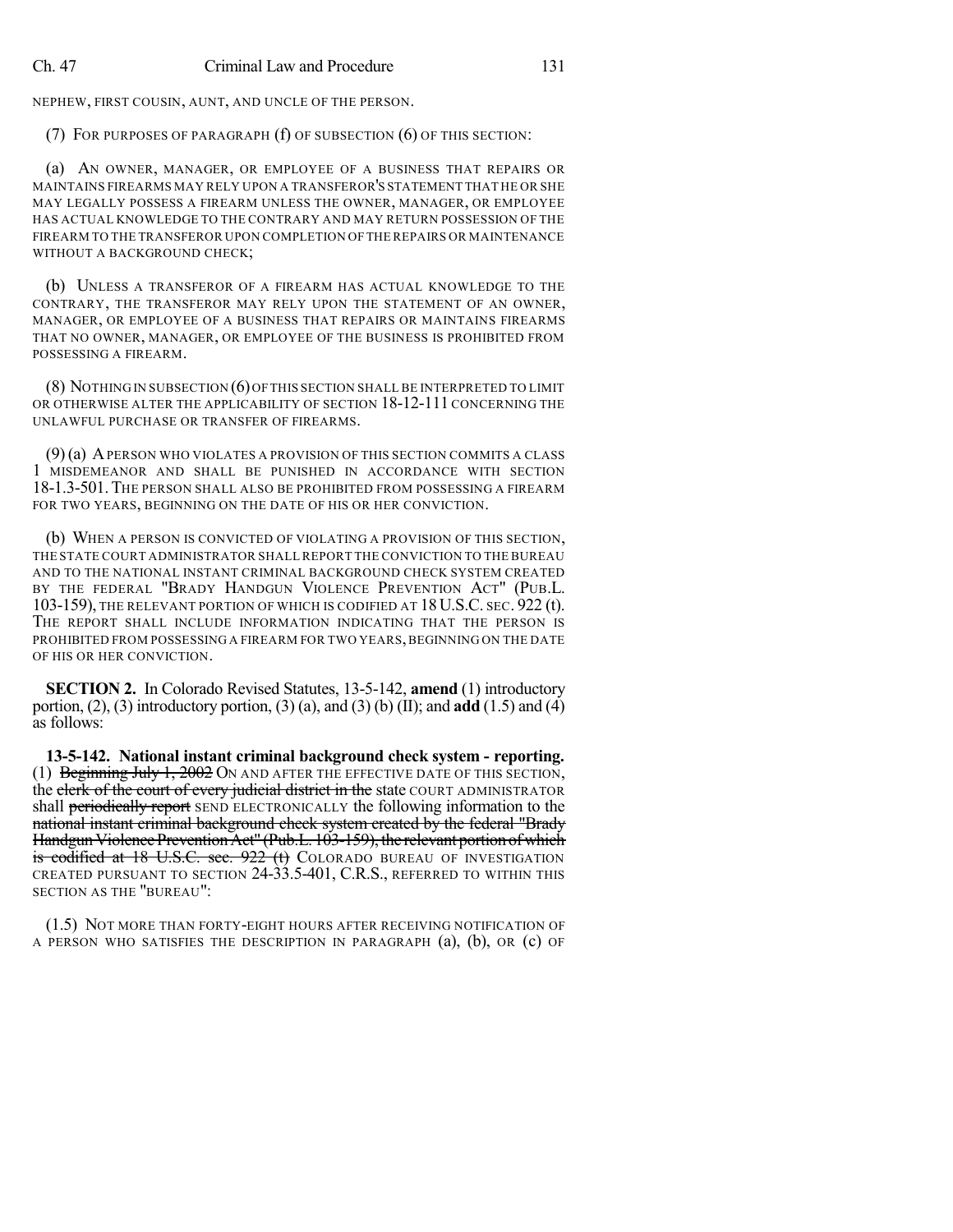SUBSECTION (1)OF THIS SECTION,THE STATE COURT ADMINISTRATOR SHALL REPORT SUCH FACT TO THE BUREAU.

(2) Any report made by the elerk of the court of every judicial district in the state COURT ADMINISTRATOR pursuant to this section shall describe the reason for the report and indicate that the report is made in accordance with 18U.S.C.sec. 922 (g) (4).

(3) The clerk of the court of every judicial district in the state COURT ADMINISTRATOR shall take all necessary steps to cancel a record made by that clerk THE STATE COURT ADMINISTRATOR in the national instant criminal background check system if:

(a) The person to whom the record pertains makes a written request to the elerk-STATE COURT ADMINISTRATOR; and

(b) No less than three years before the date of the written request:

(II) The period of commitment of the most recent order of commitment or recommitment expired, or the A court entered an order terminating the person's incapacity or discharging the person from commitment in the nature of habeas corpus, if the record in the national instant criminal background check system is based on an order of commitment to the custody of the unit in the department of human services that administers behavioral health programs and services, including those related to mental health and substance abuse; except that the elerk STATE COURT ADMINISTRATOR shall not cancel any record pertaining to a person with respect to whom two recommitment orders have been entered under section  $27-81-112$  (7) and (8), C.R.S., or who was discharged from treatment under section 27-81-112 (11), C.R.S., on the grounds that further treatment will not be likely to bring about significant improvement in the person's condition; or

(4) PURSUANT TO SECTION 102 (c) OF THE FEDERAL "NICS IMPROVEMENT AMENDMENTS ACT OF 2007" (PUB.L. 110-180), A COURT, UPON BECOMING AWARE THAT THE BASIS UPON WHICH A RECORD REPORTED BY THE STATE COURT ADMINISTRATOR PURSUANT TO SUBSECTION (1) OF THIS SECTION DOES NOT APPLY OR NO LONGER APPLIES, SHALL:

(a) UPDATE, CORRECT, MODIFY, OR REMOVE THE RECORD FROM ANY DATABASE THAT THE FEDERAL OR STATE GOVERNMENT MAINTAINS AND MAKES AVAILABLE TO THE NATIONAL INSTANT CRIMINAL BACKGROUND CHECK SYSTEM,CONSISTENT WITH THE RULES PERTAINING TO THE DATABASE; AND

(b) NOTIFY THE ATTORNEY GENERAL THAT SUCH BASIS DOES NOT APPLY OR NO LONGER APPLIES.

**SECTION 3.** In Colorado Revised Statutes, **add** 13-5-142.5 as follows:

**13-5-142.5. National instant criminal background check system - judicial processfor awarding relief from federal prohibitions-legislative declaration.** (1) **Legislative declaration.** THE PURPOSE OF THIS SECTION IS TO SET FORTH A JUDICIAL PROCESS WHEREBY A PERSON MAY APPLY OR PETITION FOR RELIEF FROM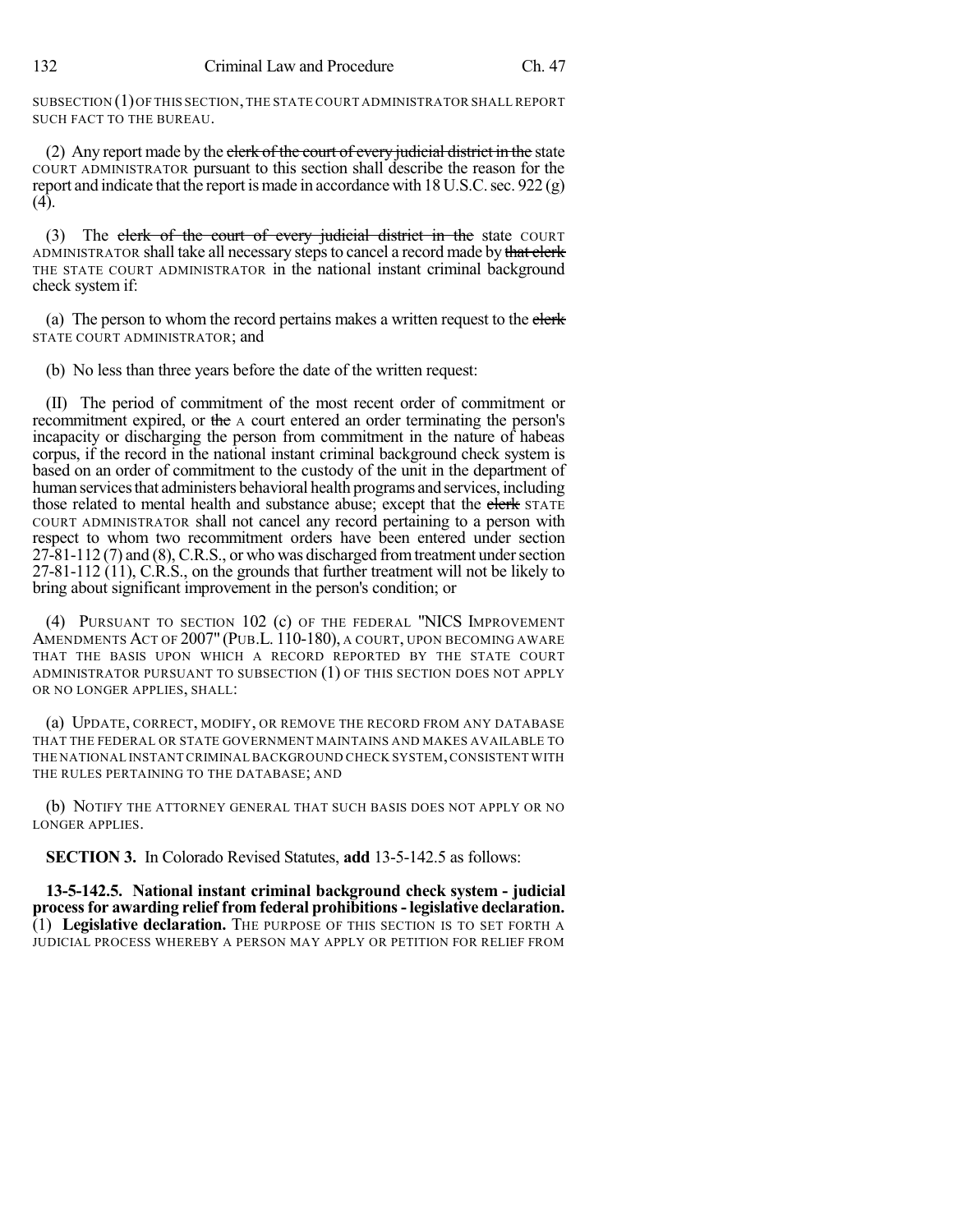FEDERAL FIREARMS PROHIBITIONS IMPOSED PURSUANT TO 18 U.S.C. SEC. 922 (d)(4) AND (g) (4), AS PERMITTED BY THE FEDERAL "NICS IMPROVEMENT AMENDMENTS ACT OF 2007" (PUB.L. 110-180, SEC. 105).

(2) **Eligibility.** APERSON MAY PETITION FOR RELIEF PURSUANT TO THIS SECTION IF:

(a) (I) HE OR SHE HAS BEEN FOUND TO BE INCAPACITATED BY ORDER OF THE COURT PURSUANT TO PART 3 OF ARTICLE 14 OF TITLE 15, C.R.S.;

(II) HE OR SHE HAS BEEN COMMITTED BY ORDER OF THE COURT TO THE CUSTODY OF THE UNIT IN THE DEPARTMENT OF HUMAN SERVICES THAT ADMINISTERS BEHAVIORAL HEALTH PROGRAMS AND SERVICES, INCLUDING THOSE RELATED TO MENTAL HEALTH AND SUBSTANCE ABUSE, PURSUANT TO SECTION 27-81-112 OR 27-82-108, C.R.S.; OR

(III) THE COURT HAS ENTERED AN ORDER FOR THE PERSON'S INVOLUNTARY CERTIFICATION FOR SHORT-TERM TREATMENT OF MENTAL ILLNESS PURSUANT TO SECTION 27-65-107, C.R.S., FOR EXTENDED CERTIFICATION FOR TREATMENT OF MENTAL ILLNESS PURSUANT TO SECTION 27-65-108, C.R.S., OR FOR LONG-TERM CARE AND TREATMENT OF MENTAL ILLNESS PURSUANT TO SECTION 27-65-109, C.R.S.; AND

(b) HE OR SHE IS A PERSON TO WHOM THE SALE OR TRANSFER OF A FIREARM OR AMMUNITION IS PROHIBITED BY 18 U.S.C. SEC. 922 (d)  $(4)$ , OR WHO IS PROHIBITED FROM SHIPPING, TRANSPORTING, POSSESSING, OR RECEIVING A FIREARM OR AMMUNITION PURSUANT TO 18 U.S.C. SEC. 922 (g) (4).

(3) **Due process.** IN A COURT PROCEEDING PURSUANT TO THIS SECTION:

(a) THE PETITIONER SHALL HAVE AN OPPORTUNITY TO SUBMIT HIS OR HER OWN EVIDENCE TO THE COURT CONCERNING HIS OR HER PETITION;

(b) THE COURT SHALL REVIEW THE EVIDENCE; AND

(c) THE COURT SHALL CREATE AND THEREAFTER MAINTAIN A RECORD OF THE PROCEEDING.

(4) **Proper record.**IN DETERMINING WHETHER TO GRANTRELIEF TO A PETITIONER PURSUANT TO THIS SECTION, THE COURT SHALL RECEIVE EVIDENCE CONCERNING, AND SHALL CONSIDER:

(a) THE CIRCUMSTANCES REGARDING THE FIREARMS PROHIBITIONS IMPOSED BY 18 U.S.C. SEC. 922 (g) (4);

(b) THE PETITIONER'S RECORD, WHICH MUST INCLUDE, AT A MINIMUM, THE PETITIONER'S MENTAL HEALTH RECORDS AND CRIMINAL HISTORY RECORDS; AND

(c) THE PETITIONER'S REPUTATION, WHICH THE COURT SHALL DEVELOP, AT A MINIMUM, THROUGH CHARACTER WITNESS STATEMENTS, TESTIMONY, OR OTHER CHARACTER EVIDENCE.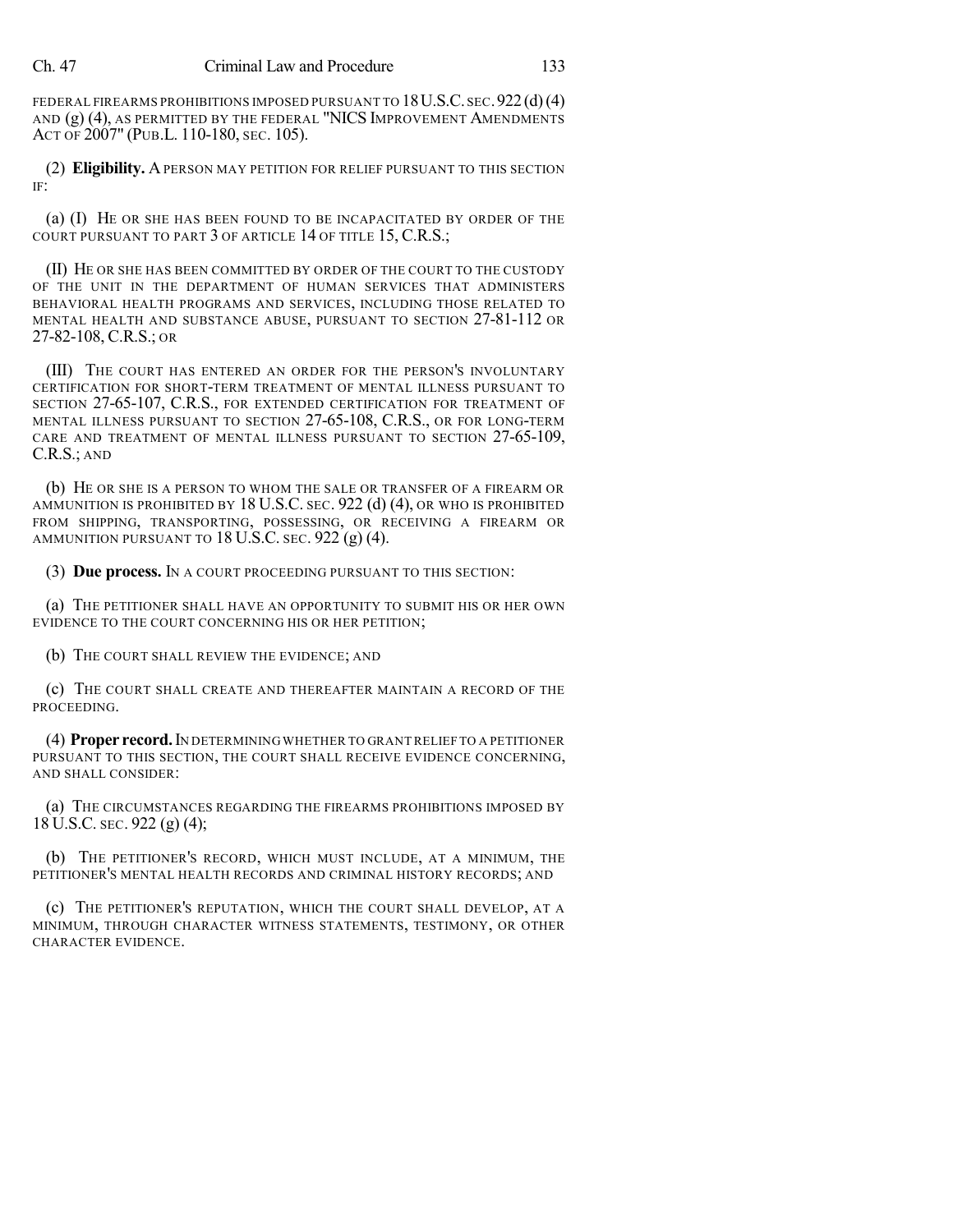(5) **Proper findings.** (a) BEFORE GRANTING RELIEF TO A PETITIONER PURSUANT TO THIS SECTION, THE COURT SHALL ISSUE FINDINGS THAT:

(I) THE PETITIONER IS NOT LIKELY TO ACT IN A MANNER THAT IS DANGEROUS TO PUBLIC SAFETY; AND

(II) GRANTING RELIEF TO THE PETITIONER IS NOT CONTRARY TO THE PUBLIC INTEREST.

(b)(I) IF THE COURT DENIES RELIEF TO A PETITIONER PURSUANT TO THIS SECTION, THE PETITIONER MAY PETITION THE COURT OF APPEALS TO REVIEW THE DENIAL, INCLUDING THE RECORD OF THE DENYING COURT.

(II) A REVIEW OF A DENIAL SHALL BE DE NOVO IN THAT THE COURT OF APPEALS MAY, BUT IS NOT REQUIRED TO, GIVE DEFERENCE TO THE DECISION OF THE DENYING COURT.

(III) IN REVIEWING A DENIAL,THE COURT OF APPEALS HAS DISCRETION,BUT IS NOT REQUIRED, TO RECEIVE ADDITIONAL EVIDENCE NECESSARY TO CONDUCT AN ADEQUATE REVIEW.

**SECTION 4.** In Colorado Revised Statutes, 13-9-123, **amend** (1) introductory portion, (2), (3) introductory portion, (3) (a), and (3) (b) (II); and **add** (1.5) and (4) as follows:

**13-9-123. National instant criminal background check system - reporting.** (1) Beginning July 1, 2002 ON AND AFTER THE EFFECTIVE DATE OF THIS SECTION. the clerk of the probate court STATE COURT ADMINISTRATOR shall periodically report SEND ELECTRONICALLY the following information to the national instant criminal background check system created by the federal "Brady Handgun Violence Prevention Act", Pub.L. 103-159, the relevant portion of which is codified at 18 U.S.C. sec. 922 (t) COLORADO BUREAU OF INVESTIGATION CREATED PURSUANT TO SECTION 24-33.5-401,C.R.S.,REFERRED TO WITHIN THIS SECTION AS THE "BUREAU":

(1.5) NOT MORE THAN FORTY-EIGHT HOURS AFTER RECEIVING NOTIFICATION OF A PERSON WHO SATISFIES THE DESCRIPTION IN PARAGRAPH (a), (b), OR (c) OF SUBSECTION (1)OF THIS SECTION,THE STATE COURT ADMINISTRATOR SHALL REPORT SUCH FACT TO THE BUREAU.

(2) Any report made by the clerk of the probate court STATE COURT ADMINISTRATOR pursuant to this section shall describe the reason for the report and indicate that the report is made in accordance with 18 U.S.C. sec. 922 (g)  $(4)$ .

(3) The clerk of the probate court STATE COURT ADMINISTRATOR shall take all necessary steps to cancel a record made by that clerk THE STATE COURT ADMINISTRATOR in the national instant criminal background check system if:

(a) The person to whom the record pertains makes a written request to the elerk STATE COURT ADMINISTRATOR; and

(b) No less than three years before the date of the written request: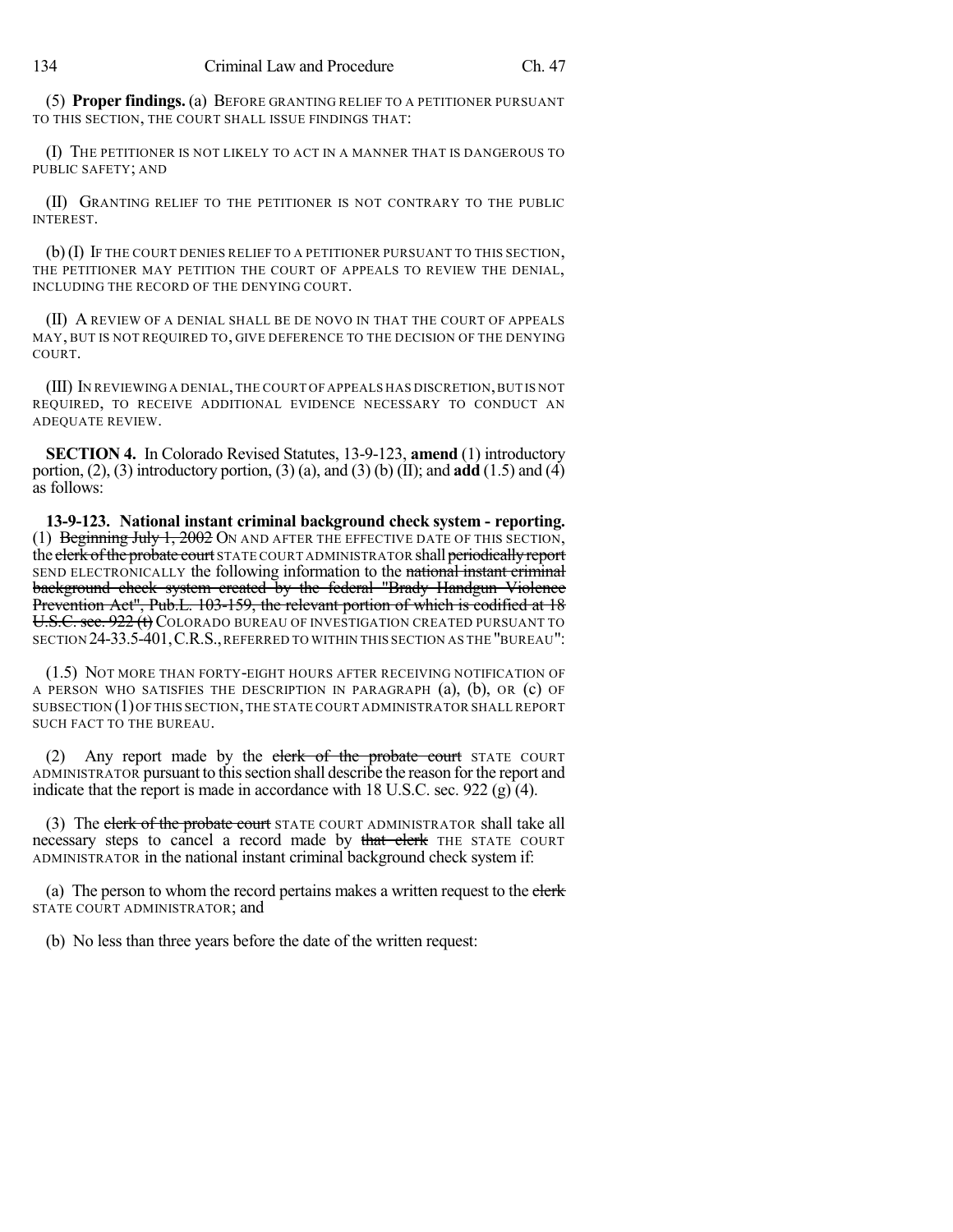(II) The period of commitment of the most recent order of commitment or recommitment expired, or the court entered an order terminating the person's incapacity or discharging the person from commitment in the nature of habeas corpus, if the record in the national instant criminal background check system is based on an order of commitment to the custody of the unit in the department of human services that administers behavioral health programs and services, including those related to mental health and substance abuse; except that the clerk STATE COURT ADMINISTRATOR shall not cancel any record pertaining to a person with respect to whom two recommitment orders have been entered under section  $27-81-112$  (7) and (8), C.R.S., or who was discharged from treatment under section 27-81-112 (11), C.R.S., on the grounds that further treatment will not be likely to bring about significant improvement in the person's condition; or

(4) PURSUANT TO SECTION 102 (c) OF THE FEDERAL "NICS IMPROVEMENT AMENDMENTS ACT OF 2007" (PUB.L. 110-180), A COURT, UPON BECOMING AWARE THAT THE BASIS UPON WHICH A RECORD REPORTED BY THE STATE COURT ADMINISTRATOR PURSUANT TO SUBSECTION (1) OF THIS SECTION DOES NOT APPLY OR NO LONGER APPLIES, SHALL:

(a) UPDATE, CORRECT, MODIFY, OR REMOVE THE RECORD FROM ANY DATABASE THAT THE FEDERAL OR STATE GOVERNMENT MAINTAINS AND MAKES AVAILABLE TO THE NATIONAL INSTANT CRIMINALBACKGROUND CHECK SYSTEM,CONSISTENT WITH THE RULES PERTAINING TO THE DATABASE; AND

(b) NOTIFY THE ATTORNEY GENERAL THAT SUCH BASIS DOES NOT APPLY OR NO LONGER APPLIES.

**SECTION 5.** In Colorado Revised Statutes, **add** 13-9-124 as follows:

**13-9-124. National instant criminal background check system - judicial processfor awarding relief from federal prohibitions-legislative declaration.** (1) **Legislative declaration.** THE PURPOSE OF THIS SECTION IS TO SET FORTH A JUDICIAL PROCESS WHEREBY A PERSON MAY APPLY OR PETITION FOR RELIEF FROM FEDERAL FIREARMS PROHIBITIONS IMPOSED PURSUANT TO  $18$  U.S.C. sec. 922 (d)(4) AND (g) (4), AS PERMITTED BY THE FEDERAL "NICS IMPROVEMENT AMENDMENTS ACT OF 2007" (PUB.L. 110-180, SEC. 105).

(2) **Eligibility.** A PERSON MAY PETITION FOR RELIEF PURSUANT TO THIS SECTION IF:

(a) (I) HE OR SHE HAS BEEN FOUND TO BE INCAPACITATED BY ORDER OF THE COURT PURSUANT TO PART 3 OF ARTICLE 14 OF TITLE 15, C.R.S.;

(II) HE OR SHE HAS BEEN COMMITTED BY ORDER OF THE COURT TO THE CUSTODY OF THE UNIT IN THE DEPARTMENT OF HUMAN SERVICES THAT ADMINISTERS BEHAVIORAL HEALTH PROGRAMS AND SERVICES, INCLUDING THOSE RELATED TO MENTAL HEALTH AND SUBSTANCE ABUSE, PURSUANT TO SECTION 27-81-112 OR 27-82-108, C.R.S.; OR

(III) THE COURT HAS ENTERED AN ORDER FOR THE PERSON'S INVOLUNTARY CERTIFICATION FOR SHORT-TERM TREATMENT OF MENTAL ILLNESS PURSUANT TO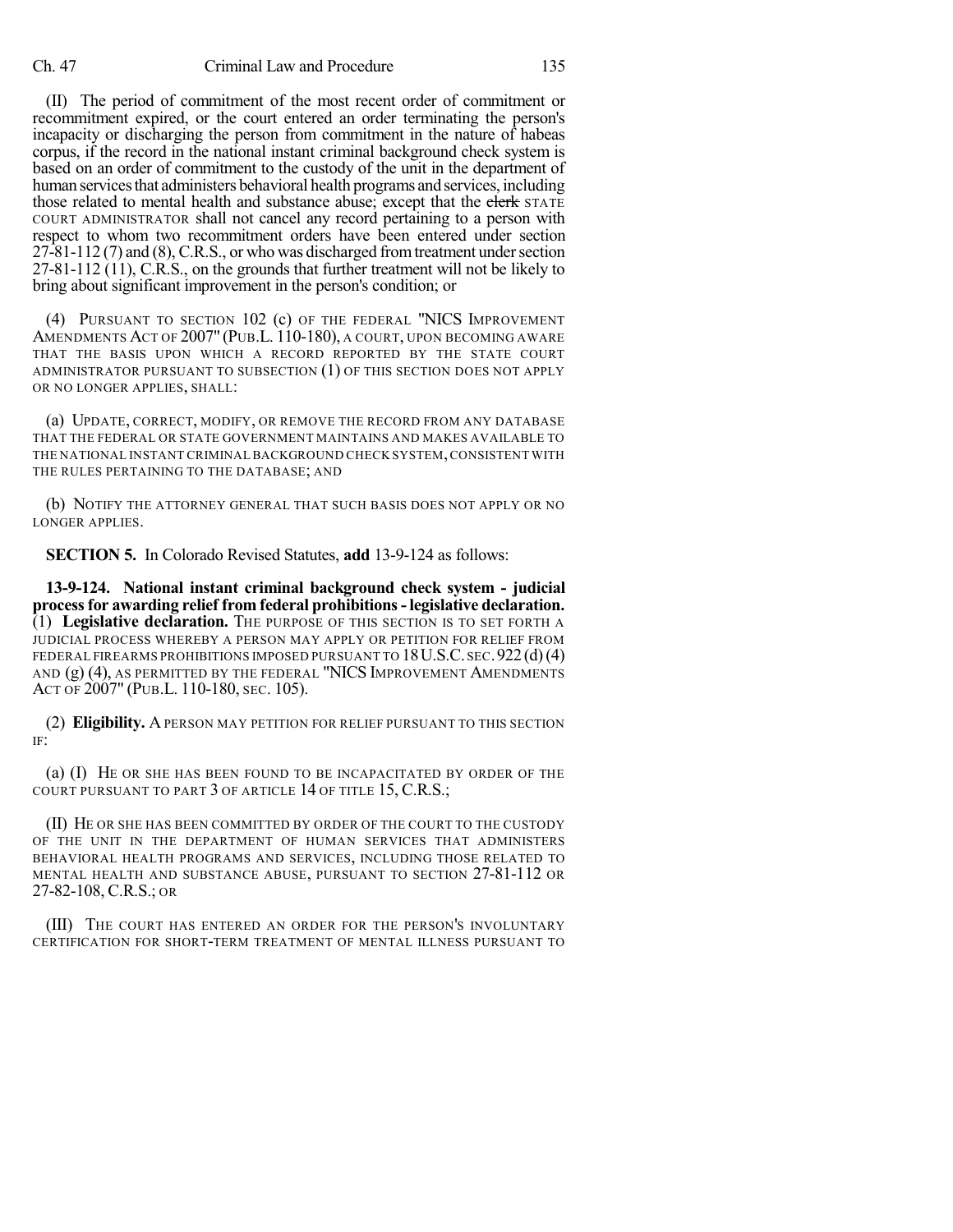SECTION 27-65-107, C.R.S., FOR EXTENDED CERTIFICATION FOR TREATMENT OF MENTAL ILLNESS PURSUANT TO SECTION 27-65-108, C.R.S., OR FOR LONG-TERM CARE AND TREATMENT OF MENTAL ILLNESS PURSUANT TO SECTION 27-65-109, C.R.S.; AND

(b) HE OR SHE IS A PERSON TO WHOM THE SALE OR TRANSFER OF A FIREARM OR AMMUNITION IS PROHIBITED BY 18 U.S.C. SEC. 922 (d) (4), OR WHO IS PROHIBITED FROM SHIPPING, TRANSPORTING, POSSESSING, OR RECEIVING A FIREARM OR AMMUNITION PURSUANT TO 18 U.S.C. SEC. 922 (g) (4).

(3) **Due process.** IN A COURT PROCEEDING PURSUANT TO THIS SECTION:

(a) THE PETITIONER SHALL HAVE AN OPPORTUNITY TO SUBMIT HIS OR HER OWN EVIDENCE TO THE COURT CONCERNING HIS OR HER PETITION;

(b) THE COURT SHALL REVIEW THE EVIDENCE; AND

(c) THE COURT SHALL CREATE AND THEREAFTER MAINTAIN A RECORD OF THE PROCEEDING.

(4) **Proper record.**IN DETERMINING WHETHER TO GRANTRELIEF TO A PETITIONER PURSUANT TO THIS SECTION, THE COURT SHALL RECEIVE EVIDENCE CONCERNING, AND SHALL CONSIDER:

(a) THE CIRCUMSTANCES REGARDING THE FIREARMS PROHIBITIONS IMPOSED BY 18 U.S.C. SEC. 922 (g) (4);

(b) THE PETITIONER'S RECORD, WHICH MUST INCLUDE, AT A MINIMUM, THE PETITIONER'S MENTAL HEALTH RECORDS AND CRIMINAL HISTORY RECORDS; AND

(c) THE PETITIONER'S REPUTATION, WHICH THE COURT SHALL DEVELOP, AT A MINIMUM, THROUGH CHARACTER WITNESS STATEMENTS, TESTIMONY, OR OTHER CHARACTER EVIDENCE.

(5) **Proper findings.** (a) BEFORE GRANTING RELIEF TO A PETITIONER PURSUANT TO THIS SECTION, THE COURT SHALL ISSUE FINDINGS THAT:

(I) THE PETITIONER IS NOT LIKELY TO ACT IN A MANNER THAT IS DANGEROUS TO PUBLIC SAFETY; AND

(II) GRANTING RELIEF TO THE PETITIONER IS NOT CONTRARY TO THE PUBLIC INTEREST.

(b)(I) IF THE COURT DENIES RELIEF TO A PETITIONER PURSUANT TO THIS SECTION, THE PETITIONER MAY PETITION THE COURT OF APPEALS TO REVIEW THE DENIAL, INCLUDING THE RECORD OF THE DENYING COURT.

(II) A REVIEW OF A DENIAL SHALL BE DE NOVO IN THAT THE COURT OF APPEALS MAY, BUT IS NOT REQUIRED TO, GIVE DEFERENCE TO THE DECISION OF THE DENYING COURT.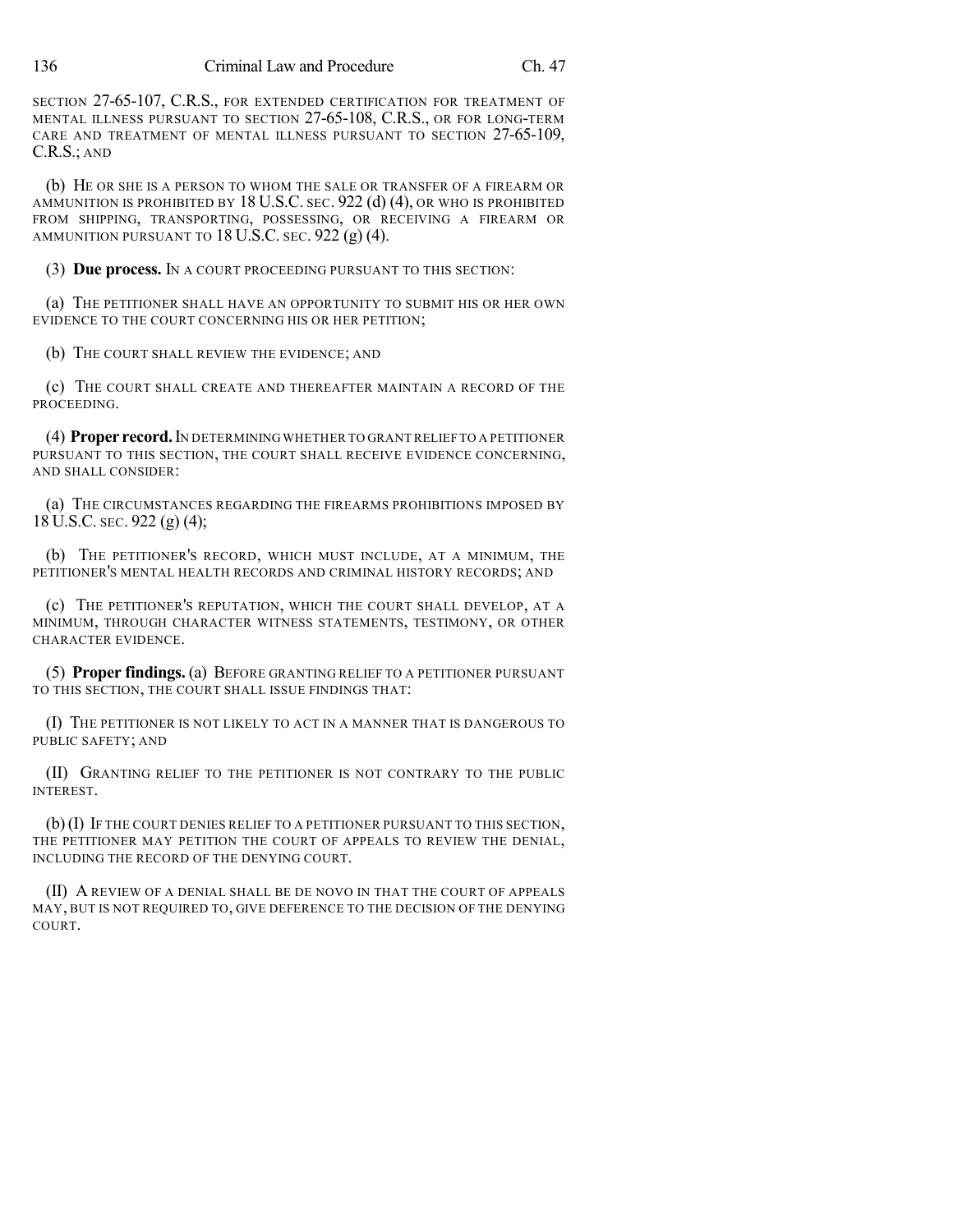(III) IN REVIEWING A DENIAL,THE COURT OF APPEALS HAS DISCRETION,BUT IS NOT REQUIRED, TO RECEIVE ADDITIONAL EVIDENCE NECESSARY TO CONDUCT AN ADEQUATE REVIEW.

**SECTION 6.** In Colorado Revised Statutes, 18-12-101, **add** (1)(b.5) as follows:

**18-12-101. Definitions- peace officer affirmative defense.** (1) As used in this article, unless the context otherwise requires:

(b.5) "BUREAU" MEANS THE COLORADO BUREAU OF INVESTIGATION CREATED IN SECTION 24-33.5-401, C.R.S.

**SECTION 7.** In Colorado Revised Statutes, 18-12-202, **repeal** (1) as follows:

**18-12-202. Definitions.** As used in this part 2, unless the context otherwise requires:

(1) "Bureau" means the Colorado bureau of investigation within the department of public safety.

**SECTION 8.** In Colorado Revised Statutes, 18-12-103.5, **amend** (2) as follows:

**18-12-103.5. Defaced firearms - contraband - destruction.** (2) Defaced firearms which THAT are deemed to be contraband shall be placed in the possession of the Colorado bureau of investigation or of a local law enforcement agency designated by the Colorado bureau of investigation and shall be destroyed or rendered permanently inoperable.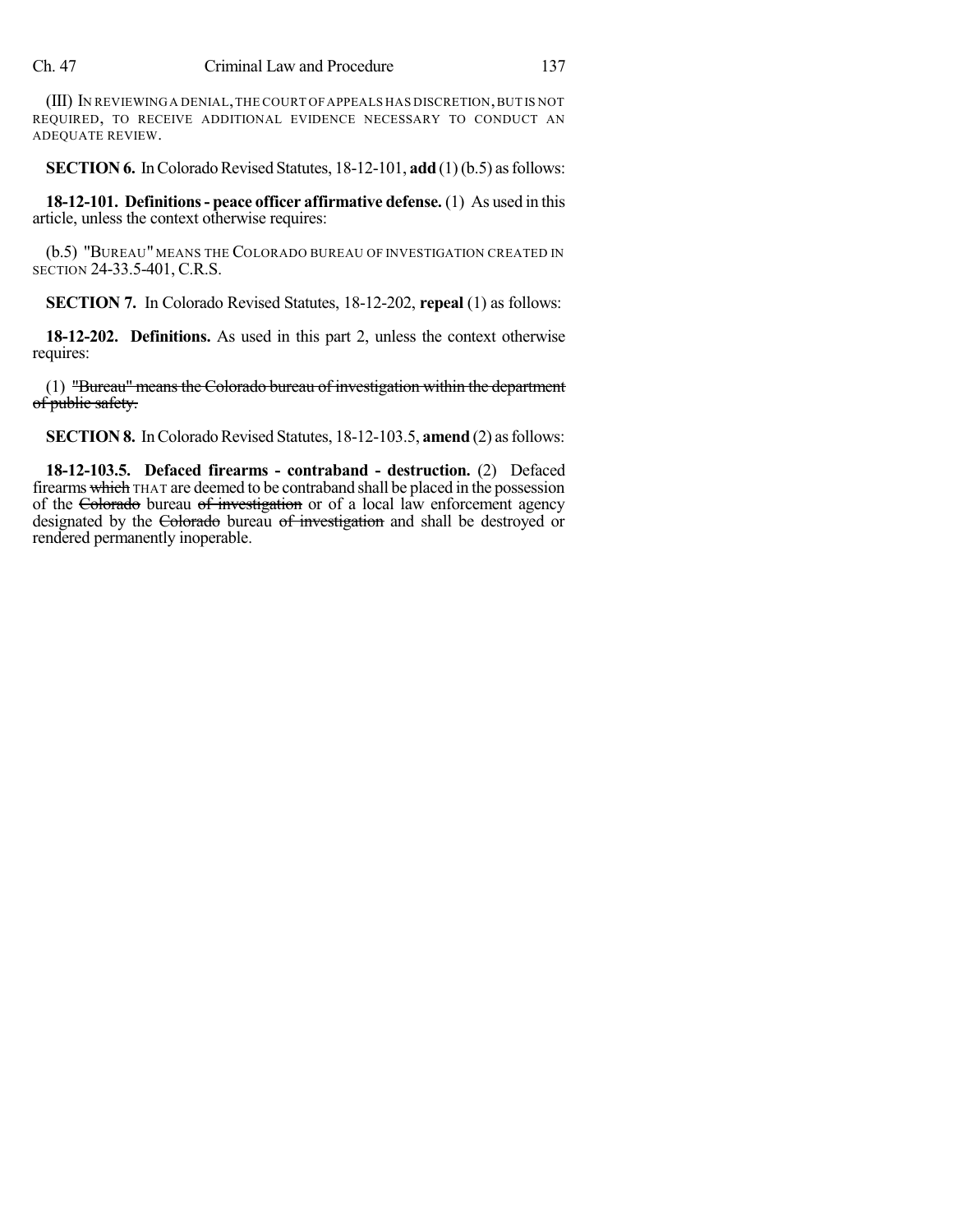# Ch. 47 Criminal Law and Procedure 138

|                           |       |                               | APPROPRIATION FROM                             |                             |                                       |                         |  |  |  |  |
|---------------------------|-------|-------------------------------|------------------------------------------------|-----------------------------|---------------------------------------|-------------------------|--|--|--|--|
| ITEM &<br><b>SUBTOTAL</b> | TOTAL | <b>GENERAL</b><br><b>FUND</b> | <b>GENERAL</b><br><b>FUND</b><br><b>EXEMPT</b> | <b>CASH</b><br><b>FUNDS</b> | <b>REAPPROPRIATED</b><br><b>FUNDS</b> | FEDERAL<br><b>FUNDS</b> |  |  |  |  |
|                           |       |                               |                                                |                             |                                       |                         |  |  |  |  |

SECTION 9. Appropriation to the department of public safety for the fiscal year beginning July 1, 2012. In Session Laws of Colorado 2012, section 2 of chapter 305, (HB 12-1335), **amend** Part XVII (1) (A), (5) (D), and the affected totals as amended by section 1 Senate Bill 13-101, as follows:

## Section 2. **Appropriation.**

### **PART XVII DEPARTMENT OF PUBLIC SAFETY**

| (1) EXECUTIVE DIRECTOR'S OFFICE |           |           |                        |                        |              |
|---------------------------------|-----------|-----------|------------------------|------------------------|--------------|
| (A) Administration              |           |           |                        |                        |              |
| Personal Services               | 2,269,953 |           |                        | 2,269,953 <sup>a</sup> |              |
|                                 |           |           |                        | $(27.7$ FTE)           |              |
| Health, Life, and Dental        | 9,672,220 | 1,576,210 | $6,929,526^b$          | $674.902^{\circ}$      | 491,582(I)   |
|                                 | 9,699,820 | 1,603,810 |                        |                        |              |
| Short-term Disability           | 148,142   | 27,698    | $102,625^{\rm b}$      | $12,338^c$             | 5,481(I)     |
|                                 | 148,436   | 27,992    |                        |                        |              |
| S.B. 04-257 Amortization        | 2,673,401 | 495,541   | 1,856,708 <sup>b</sup> | $222.071^{\circ}$      | $99,081$ (I) |
| Equalization                    |           |           |                        |                        |              |
| Disbursement                    |           |           |                        |                        |              |
|                                 | 2,678,987 | 501,127   |                        |                        |              |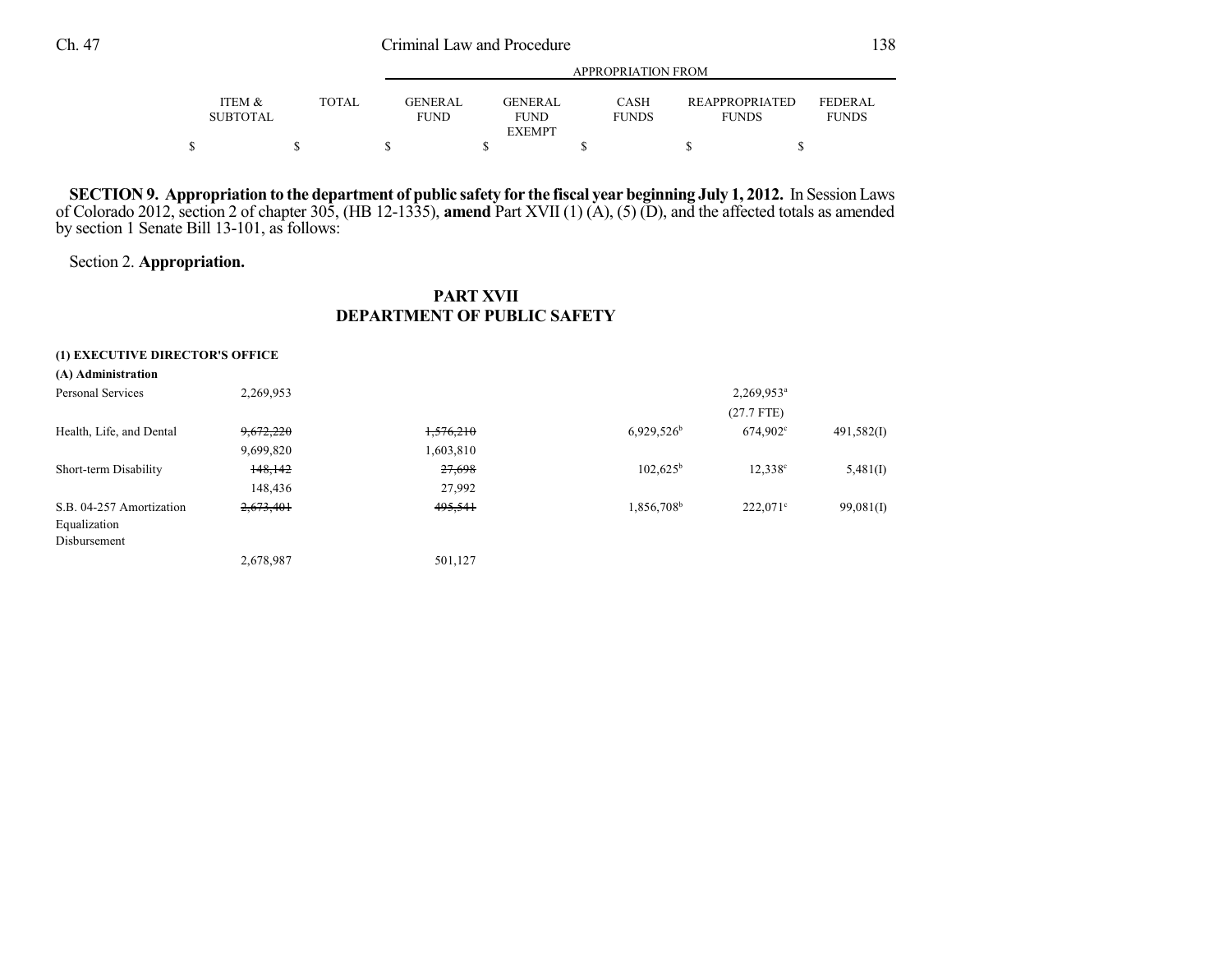| S.B. 06-235                   | 2,295,550 | 423,817                    | 1,599,803 <sup>b</sup> | 186,783 <sup>c</sup>   | 85,147(I) |
|-------------------------------|-----------|----------------------------|------------------------|------------------------|-----------|
| Supplemental                  |           |                            |                        |                        |           |
| Amortization                  |           |                            |                        |                        |           |
| Equalization                  |           |                            |                        |                        |           |
| Disbursement                  |           |                            |                        |                        |           |
|                               | 2,300,550 | 428,817                    |                        |                        |           |
| Shift Differential            | 320,607   | 67,963                     | $221,871^b$            | $30,773$ °             |           |
| Workers' Compensation         | 2,827,657 |                            | $265,336^b$            | 2,562,321 <sup>a</sup> |           |
| <b>Operating Expenses</b>     | 151,046   |                            |                        | $151,046^a$            |           |
| Legal Services for 4,524      | 349,441   | 78,945                     | $103,404^{\rm b}$      | $167,092$ <sup>a</sup> |           |
| hours                         |           |                            |                        |                        |           |
| <b>Purchase of Services</b>   | 2,504,611 | 978,611                    | $1,361,675^{\rm b}$    | $164,325^a$            |           |
| from Computer Center          |           |                            |                        |                        |           |
| <b>Multiuse Network</b>       | 1,986,110 | 1,486,029                  | 337,638 <sup>b</sup>   | $162,443^a$            |           |
| Payments                      |           |                            |                        |                        |           |
| Management and                | 261,189   |                            | $85,395^d$             | 175,794 <sup>a</sup>   |           |
| Administration of OIT         |           |                            |                        |                        |           |
| Payment to Risk               | 1,177,817 | 177,192                    | $195,240$ <sup>d</sup> | 805,385 <sup>a</sup>   |           |
| Management and                |           |                            |                        |                        |           |
| Property Funds                |           |                            |                        |                        |           |
| Vehicle Lease Payments        | 80,076    | 22,698                     | $29,437$ <sup>e</sup>  | $27,941$ <sup>f</sup>  |           |
| <b>Leased Space</b>           | 1,907,259 | 858,230                    | 494,386 <sup>b</sup>   | 554,643 <sup>f</sup>   |           |
|                               | 1,937,259 | 888,230                    |                        |                        |           |
| Capitol Complex Leased        | 1,263,475 | 16,890                     | 462,435 <sup>g</sup>   | 784,150h               |           |
| Space                         |           |                            |                        |                        |           |
| <b>Communication Services</b> | 652,003   |                            | 593,137 <sup>g</sup>   | $49,123^h$             | 9,743(I)  |
| Payments                      |           |                            |                        |                        |           |
| <b>COFRS</b> Modernization    | 168,478   | 52,658                     | 81,603g                | $34,217^h$             |           |
| Ch. 47                        |           | Criminal Law and Procedure |                        |                        | 139       |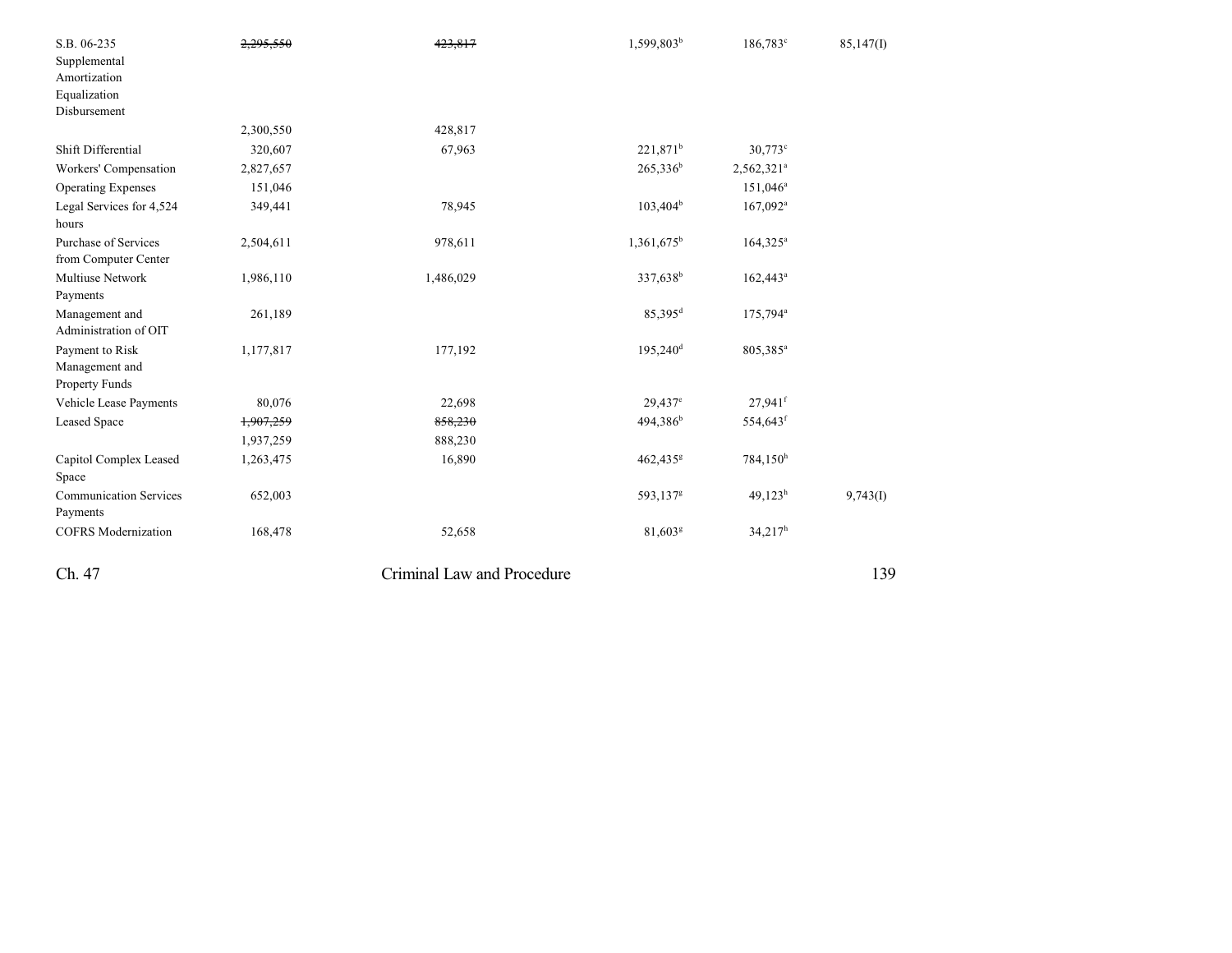## Ch. 47 Criminal Law and Procedure 140

APPROPRIATION FROM

|                        | APPROPRIATION FROM |                           |       |    |                               |    |                                                |        |                             |                                |                 |                         |
|------------------------|--------------------|---------------------------|-------|----|-------------------------------|----|------------------------------------------------|--------|-----------------------------|--------------------------------|-----------------|-------------------------|
|                        |                    | ITEM &<br><b>SUBTOTAL</b> | TOTAL |    | <b>GENERAL</b><br><b>FUND</b> |    | <b>GENERAL</b><br><b>FUND</b><br><b>EXEMPT</b> |        | <b>CASH</b><br><b>FUNDS</b> | REAPPROPRIATED<br><b>FUNDS</b> |                 | FEDERAL<br><b>FUNDS</b> |
|                        | S                  |                           | \$    | \$ |                               | \$ |                                                | Φ<br>D |                             | \$                             | S               |                         |
| Utilities              |                    | 87,407                    |       |    |                               |    |                                                |        | $85,907$ <sup>d</sup>       |                                | $1,500^{\rm i}$ |                         |
| Distributions to Local |                    | 50,000                    |       |    |                               |    |                                                |        | $50,000$ <sup>j</sup>       |                                |                 |                         |
| Government             |                    |                           |       |    |                               |    |                                                |        |                             |                                |                 |                         |
|                        |                    | 30,846,442                |       |    |                               |    |                                                |        |                             |                                |                 |                         |
|                        |                    | 30,914,922                |       |    |                               |    |                                                |        |                             |                                |                 |                         |

<sup>a</sup> Of these amounts, \$5,347,958 shall be from departmental indirect cost recoveries and \$1,110,401 shall be from statewide indirect cost recoveries.

<sup>b</sup> Of these amounts, \$12,221,914 shall be from the Highway Users Tax Fund created in Section 43-4-201 (1) (a), C.R.S., and \$1,051,058 shall be from various sources of cash funds.

<sup>c</sup> Of these amounts,\$323,498 shall be from departmental indirect cost recoveries, \$80,440 shall be from other state agencies for dispatch services, \$74,361 shall be from the Department of Personnel Capitol Complex leased space rent proceeds, \$47,125 shall be from the Judicial Department, \$32,358 shall be from the Legislative Department, \$16,130 shall be from the Department of Law, and \$552,955 shall be from various sources.

 $\textsuperscript{d}$  These amounts shall be from the Highway Users Tax Fund created in Section 43-4-201 (1) (a), C.R.S.

<sup>e</sup> This amount shall be from various sources of cash funds.

 Of these amounts, \$544,118 shall be from departmental indirect cost recoveries and \$38,466 shall be from Limited Gaming funds appropriated to the Department of <sup>f</sup> Revenue.

<sup>g</sup> Of these amounts, \$1,075,163 shall be from the Highway Users Tax Fund created in Section 43-4-201 (1) (a), C.R.S., and \$62,012 shall be from various sources of cash funds.

 $h$  Of these amounts, \$826,313 shall be from departmental indirect cost recoveries and \$41,177 shall be from various sources of reappropriated funds.

<sup>i</sup> This amount shall be from Limited Gaming funds appropriated to the Department of Revenue.

<sup>j</sup> This amount shall be from the Hazardous Materials Safety Fund created in Section 42-20-107 (1), C.R.S.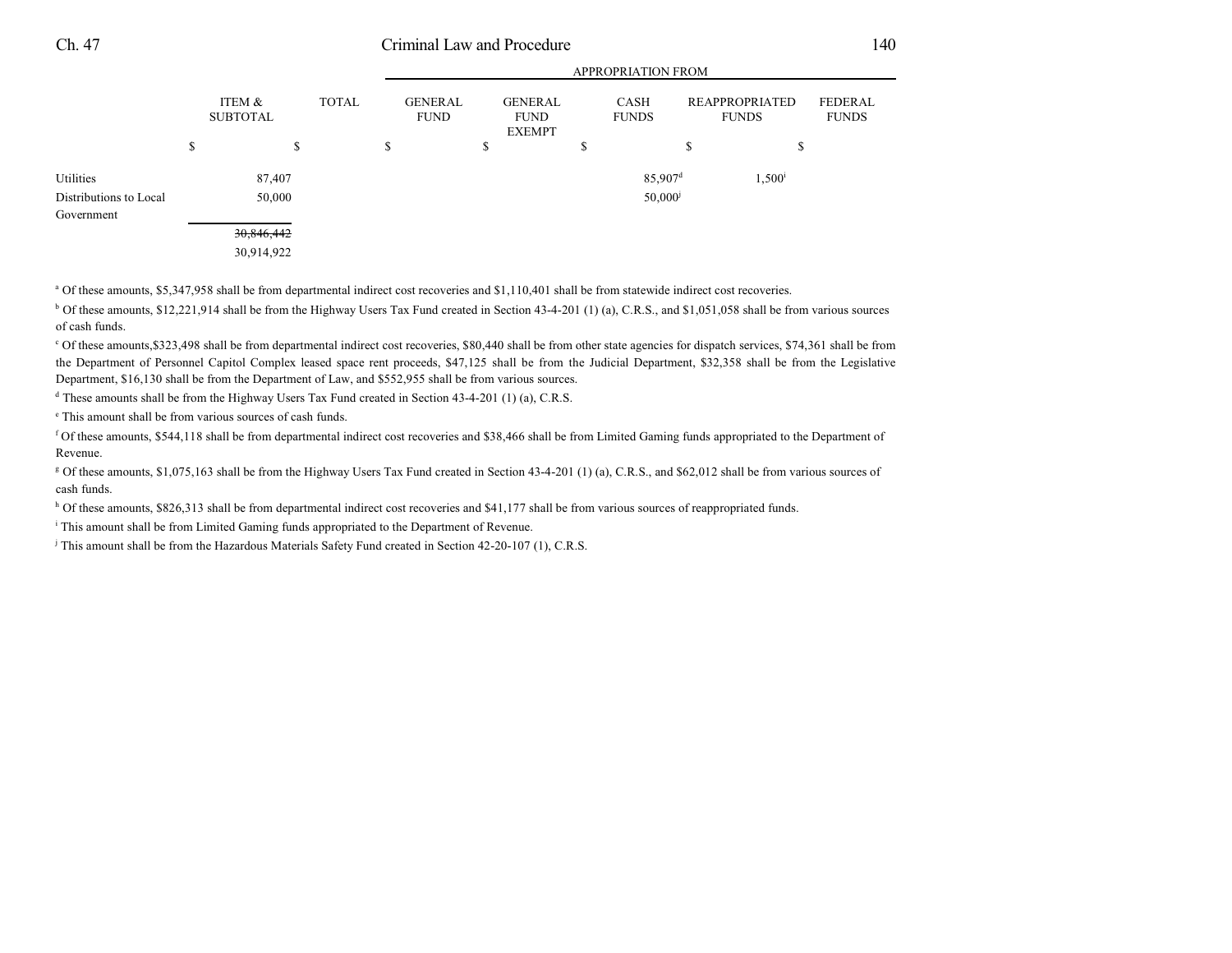#### 32,763,273

32,831,753

#### **(5) COLORADO BUREAU OF INVESTIGATION 1**

|                           |           | (D) State Point of Contact - National Instant Criminal Background Check Program |                      |
|---------------------------|-----------|---------------------------------------------------------------------------------|----------------------|
| Personal Services         | 1,312,023 | 1,086,212                                                                       | 225,811 <sup>a</sup> |
|                           | 1,484,477 | 1,258,666                                                                       |                      |
|                           |           | $(22.0$ FTE)                                                                    | $(4.4$ FTE)          |
|                           |           | $(26.0$ FTE)                                                                    |                      |
| <b>Operating Expenses</b> | 361,248   | 300,744                                                                         | $60,504^{\circ}$     |
|                           | 482,781   | 422,277                                                                         |                      |
|                           | 1,673,271 |                                                                                 |                      |
|                           | 1,967,258 |                                                                                 |                      |
|                           |           |                                                                                 |                      |
|                           |           | 29,019,641                                                                      |                      |
|                           |           | 29, 313, 628                                                                    |                      |

<sup>a</sup> These amounts shall be from permit application fees collected pursuant to Section 18-12-205 (2) (b), C.R.S.

#### **TOTALS PART XVII**

| (PUBLIC SAFETY) | <del>\$273.982.783</del> | \$84,338,122 | $$136,496,137^a$ | \$25,083,490 | $$28.065.034^b$ |
|-----------------|--------------------------|--------------|------------------|--------------|-----------------|
|                 | \$274,345,250            | \$84,700,589 |                  |              |                 |

 $^{\circ}$  Of this amount, \$105,755,507 is from the Highway Users Tax Fund pursuant to Section 43-4-201 (3) (a) (III) (C), C.R.S.

<sup>b</sup> This amount contains an (I) notation.

Ch. 47 Criminal Law and Procedure 141